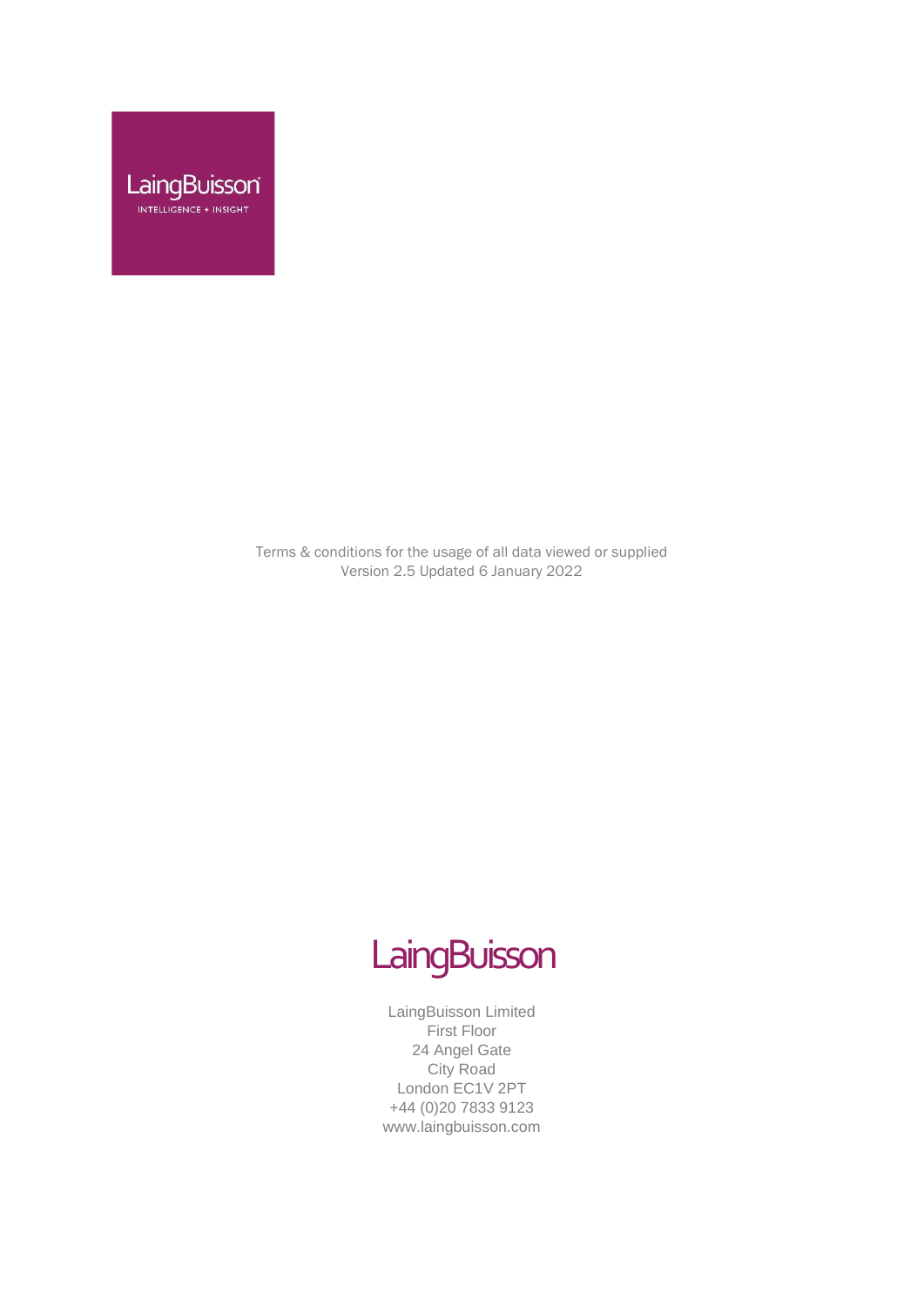# **Recital**

This document is explicitly linked to any data supplied by LaingBuisson, whether through an online portal or by email. We reserve the right to update this document at any point. Users will be advised but must ensure they are in compliance with the latest version of this document at the time of any data interaction or usage.

All recipients, users or viewers of data belonging to, or supplied by, LaingBuisson must accept and abide by the following terms. This document is considered binding based on any one of the following conditions:

- 1. Confirmation of an order to LaingBuisson for any data.
- 2. Receipt of a data file by any means or any format from LaingBuisson
- 3. The browsing or use of data from any websites or electronic services run or owned by LaingBuisson

## **Definitions**

'LaingBuisson' - LaingBuisson Limited

'Terms' - This document which details terms and conditions governing all data usage

'Data' - any organisational, statistical, demographic, structural, post holder or contact information derived from a database owned or supplied by LaingBuisson

'User' - the person and their organisation that is using a website or service run by LaingBuisson or has registered or purchased a license to access, view or use data supplied by LaingBuisson

'Post Holder' - All data identifying a living person viewable online or in data supplied by LaingBuisson to the post holder's name and corporate and/or official email address connected with the post recorded

# The LaingBuisson Database

The data is the intellectual property of LaingBuisson and covers Public Sector and Service organisations, Private Sector organisations in the health and social care sectors their structures, demographics and senior and significant posts holders. Some of our datasets also include information relating to the size or performance of facilities, including, for example, their current rating from the relevant regulator.

LaingBuisson is registered under the Data Protection Act and adheres to all the necessary best practice guidelines laid out by the UK Information Commissioner's Office.

The data is legally collated, regularly updated and accuracy is being continuously monitored

#### The data held is used within the following websites and services:

Our proprietary cloud-based data warehouse which can only be accessed by staff with approved access. Our password-protected Salesforce CRM system which is only accessible to selected staff. Our data portal which is password protected using AES-256 encryption and may only be accessed by employees and people who have been licensed to use the data held within it. The contact database dashboard which provides a link to the external secure servers where the data is held.

## Browsing of Data Online

The Post Holder data is supplied only for professional communication and reference. Each password supplied by LaingBuisson is for one organisation/user only, providing any other organisation/user access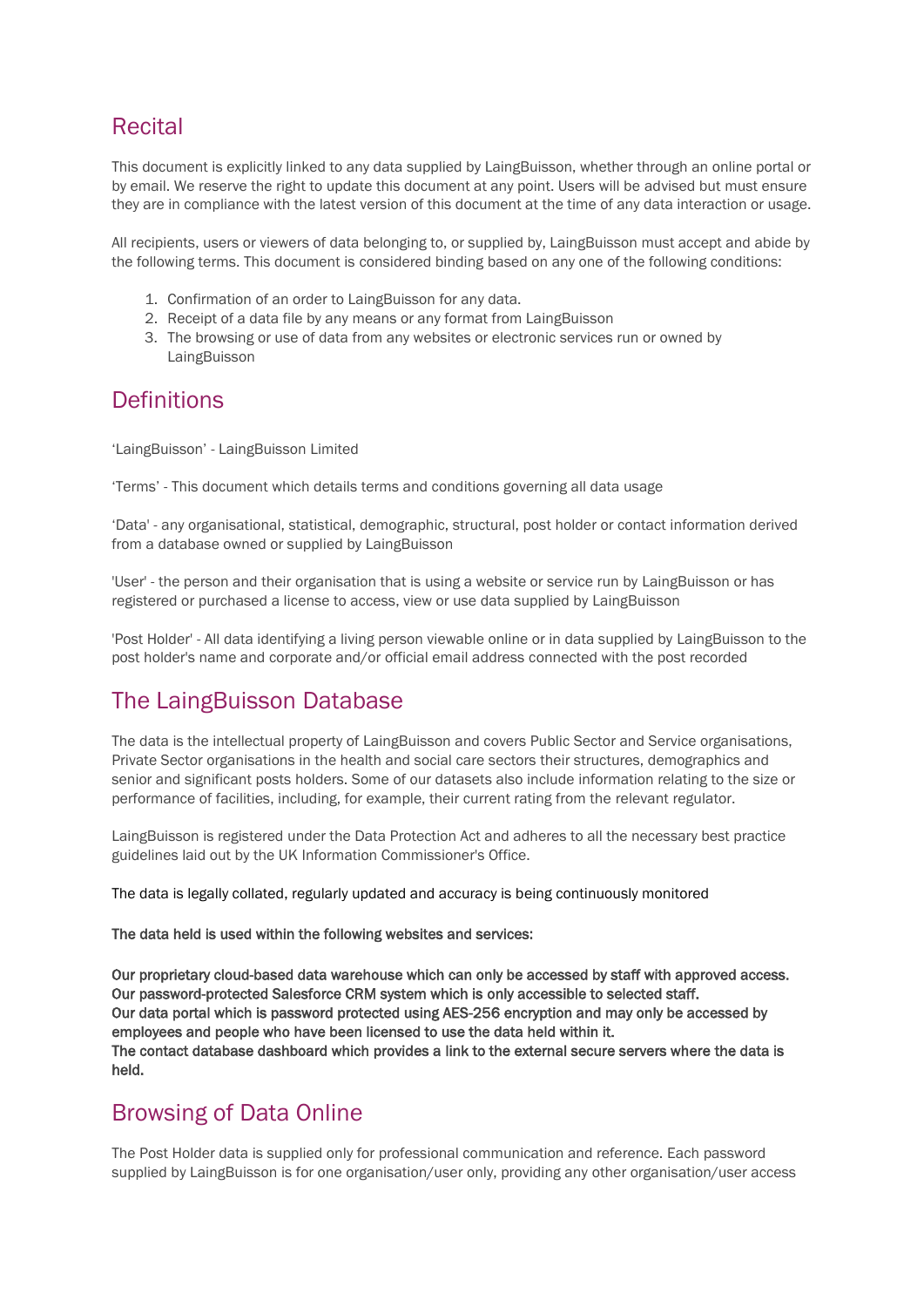to this service is strictly prohibited. Each organisation/user is responsible for ensuring that only employees of that organisation/user have access to the data. Usage of each password is monitored and any misuse/copyright infringement is the responsibility of that organisation/user. The data contained in the directory is the intellectual property of LaingBuisson and no publication and/or form of reproduction into the public domain is permitted without written permission.

### Purchase of Data License or Access

### 1. General Terms

- 1.1 All data supplied by LaingBuisson is subject to all conditions within this document unless there is written agreement between the User and a senior manager within LaingBuisson to the contrary.
- 1.2 Data cannot be returned or exchanged.
- 1.3 The fulfilment of an order is considered complete on the day the access is provided or data is delivered to the user.
- 1.4 Data received must be held securely with reasonable steps taken to protect against misuse and theft. The User is responsible for ensuring security for all elements of the data and will be considered liable for any breaches and resulting damages or liabilities.
- 1.5 Data or access details to a portal containing the data, or providing a means to access the data cannot be transferred to, or used by, any individual or organisation other than the Licensed User or Nominated User agreed to by LaingBuisson at the point of order.
- 1.6 We reserve the right to cancel a data license or access at any time and provide the user with a pro-rata refund for the remaining term of the order, with the exception of data misuse or a contravention of these terms, where access or license to the data will cease immediately with no refund given.
- 1.7 Where data is licensed for a third party/nominated user, the user must advise LaingBuisson of the name and contact details of the third party/nominated user, and also provide a copy of these terms to the third party/nominated user prior to data supply. In all instances, these terms take precedence over any other agreement or terms issued between the user and third party/nominated user.
- 1.8 Full payment for any access to, or license for, data from LaingBuisson is due within 30 days of order (or invoice date if different). If payment is not received within 30 days, the access and data license will be revoked, unless an agreement to the contrary has been agreed between LaingBuisson and the user. The user must then remove all data from their systems but will still be liable for the full order amount.
- 1.9 All and any costs associated with recovery of payment for an agreed data license or access will be passed to the user. In the case of third party data licenses, we reserve the right to pursue the nominated user directly for payment and in the event of any contravention of these terms.
- 1.10 Data cannot be held or used beyond the prescribed license period agreed upon at the point of order. Terms of licenses and conditions available are as follows:

Single-use license – Users can only use data once for the specified purpose and this must be completed within one month of the date of order.

12 Month/Subscription License - Users will have access to and can hold and use the data supplied for 364 days after the date of order confirmation, unless another date is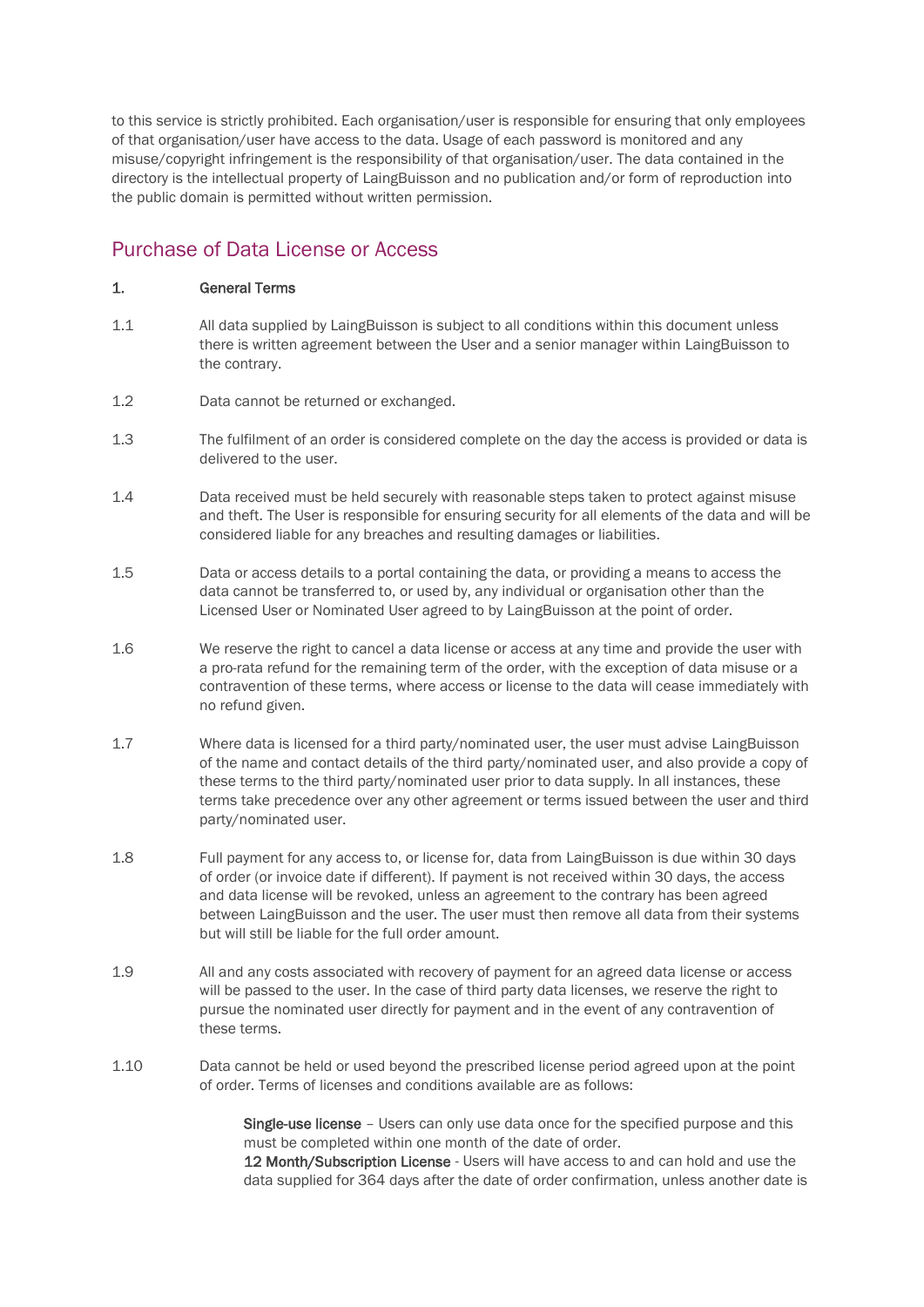specified explicitly. Thereafter the data license must be renewed or all data must be removed from the users' systems.

Perpetual Use License - Where a perpetual usage license has been issued, there is no expiry date issued for the user to hold and use the data, but all conditions within this document apply in perpetuity

- 1.11 We accept no responsibility or liability for any form of communication between the user and the post holders and organisations within data supplied by LaingBuisson. It is the users' responsibility to ensure compliance in regard to their activities with both these terms and any prevailing legislation pertinent to and connected with usage of the data supplied.
- 1.12 LaingBuisson takes all possible steps to ensure data accuracy and engages considerable resources, time and expenditure in the maintenance of the data. We cannot, however, guarantee the accuracy or usability of the data provided to the user and no discounts or refunds will be made available to the user for claimed inaccuracies. The deliverability of email addresses is specifically not guaranteed due to multiple factors beyond the control of LaingBuisson, included, but not limited to Server Blacklisting, Full Mailboxes, File Size Limits, Anti-Spam Software and Firewalls. All data that is found to be inaccurate should be notified to LaingBuisson and will be validated, updated and returned to the user or in some other way made available within a reasonable time.

#### 2 Data and License Protection

- 2.1 Our mailing lists include a number of fake (sleeper) names, organisations, phone numbers and email addresses as well as other false data items as a means of monitoring usage, protecting post holders and safeguarding against misuse and use of data outside the agreed data license period.
- 2.2 If any part of the data supplied is used outside of the agreed license or access period without authorisation from LaingBuisson, the user will be liable for five times the original license or access cost, plus legal costs should this need to be enforced.
- 2.3 If any data is used without authorisation from LaingBuisson, where the purpose is to transfer the data to a third party, or in some other way used to benefit a third party, not approved by LaingBuisson, then the user will be liable for a charge equal to ten times the original license or access cost, plus legal costs should this need to be enforced. Each transfer to a different third party, or use for the benefit thereof, will be treated as a separate breach of these terms and charged accordingly.

### 3 Use of data for communication, including research and marketing

- 3.1 All communication made to post holders and organisations held in the data should be as relevant and targeted as possible and where post holder data is used, should only be made where the communication is relevant to the position held by the post holder and in connection with their influence and responsibilities connected with that position. No communication should be made or sent pertaining to the post holder's personal life, personal requirements, finances, preferences or interests. Although we provide detailed data categorisation, consult on relevance at the time of order and offer further guidance during a license or access period, it is the user's responsibility to ensure all communications are relevant to post holders and organisations.
- 3.2 When using any means of communication facilitated by the data, the volume and type of communication should be proportionate, reasonable and not excessive.
- 3.3 If a request is made by a post holder or organisation to opt-out from future communication by a user, this should be respected and the user shall maintain a list of post holders or organisations that no longer wish to receive communication from them. It is the user's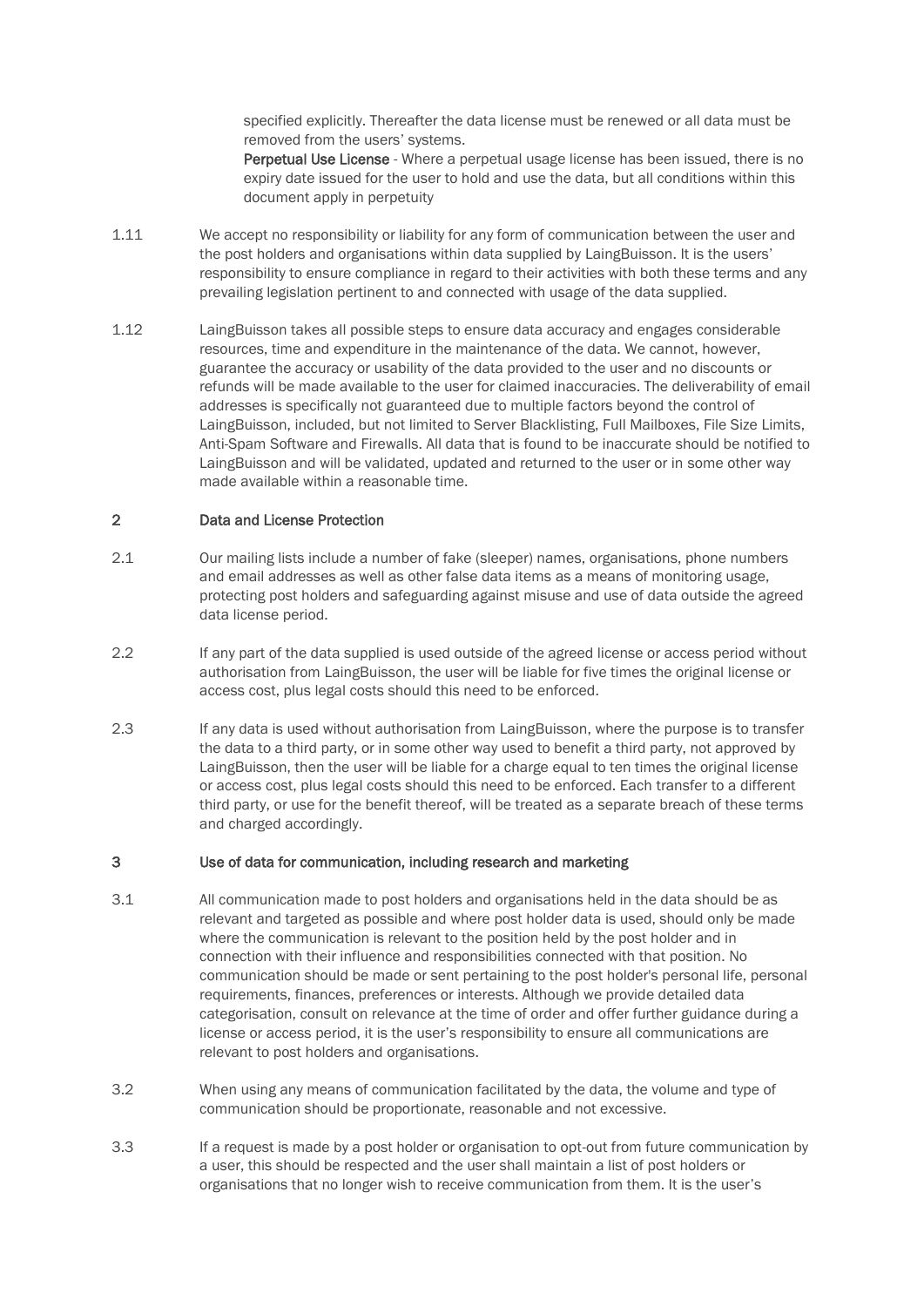responsibility for updating and using this list to suppress against any future communication activities.

- 3.4 All communication or marketing material sent to post holders or organisations within the data must pertain to the user (organisation) or nominated user (organisation) and not any other third party/organisation/external service without consent from LaingBuisson.
- 3.5 No data supplied is screened against the MPS, TPS, CTPS or any other preference service. The information is as supplied to us by the post holder or their organisation. Appropriate screening of data must be done prior to any form of communication being made with contacts on the database.
- 3.6 If a post holder, either verbally or in writing, requests a user to disclose the source and/or owner of the data that is under license, users must direct them to LaingBuisson's Data team at [info@laingbuisson.com.](mailto:info@laingbuisson.com)
- 3.7 Use of Postal Data All postal communication should be targeted, relevant and not excessive. An opportunity should be given for recipients (post holders and organisations held in the data) to object to future postal correspondence (either on or within the correspondence, or through a phone number, address or email address provided as part of the correspondence). The user is responsible for ensuring reasonable steps are taken to prevent future postal correspondence to these recipients.
- 3.8 Use of Telephone Numbers as part of The Privacy and Electronic (EC Directive) Regulations 2003, the Telephone Preference Service (TPS) maintains a list of telephone numbers of subscribers who do not wish to receive unsolicited marketing calls. From 2004 corporate registration on the TPS allows all businesses (including the Public Sector) to join the Corporate TPS (CTPS) register to block sales calls. The CTPS was released for commercial screening purposes in July 2004. The legislation requires that CTPS screening must be undertaken by anyone making promotional and/or fundraising calls to any Business or Government number to ensure that they are not calling a number which is registered. After the initial screening of data, further monthly screening is necessary. Consequently, prior to any telephone marketing or fundraising activities all users must screen the data against the TPS and CTPS registers. Furthermore, users must provide their company name and either a phone number or valid postal or email address to any post holder or organisation requesting a means of opt-outing from further calls. Users should maintain their own telephone 'opt-out' list, consisting of post holders and organisations who are either registered on the TPS/CTPS or have directly requested exclusion from any further telephone communication by the user. It is the responsibility of the user to ensure lists are TPS/CTPS compliant. Express consent for a call overrides the TPS/CTPS legislation.
- 3.9 Use of Electronic mail (E-Mail) addresses All email addresses in the data are either organisational or corporate subscriber emails and/or relate to the post holder's position and are owned by the employing organisation and/or are those published or officially connected with an elected position or position within public life; including, but not limited to, members of parliament, councillors and those representing parish councils. Where email addresses are used for communication by users, the following conditions apply:
	- 3.9.1 All electronic communication content should be relevant and targeted to the recipients (post holders and organisations)
	- 3.9.2 All electronic communication should make the content of the e-mail clear in the subject line
	- 3.9.3 All electronic communication should carry a signature, giving full contact details of the user's organisation
	- 3.9.4 All electronic communication should carry a clear and unambiguous opportunity for recipients to 'opt-out' (not receive any further emails) from future communication